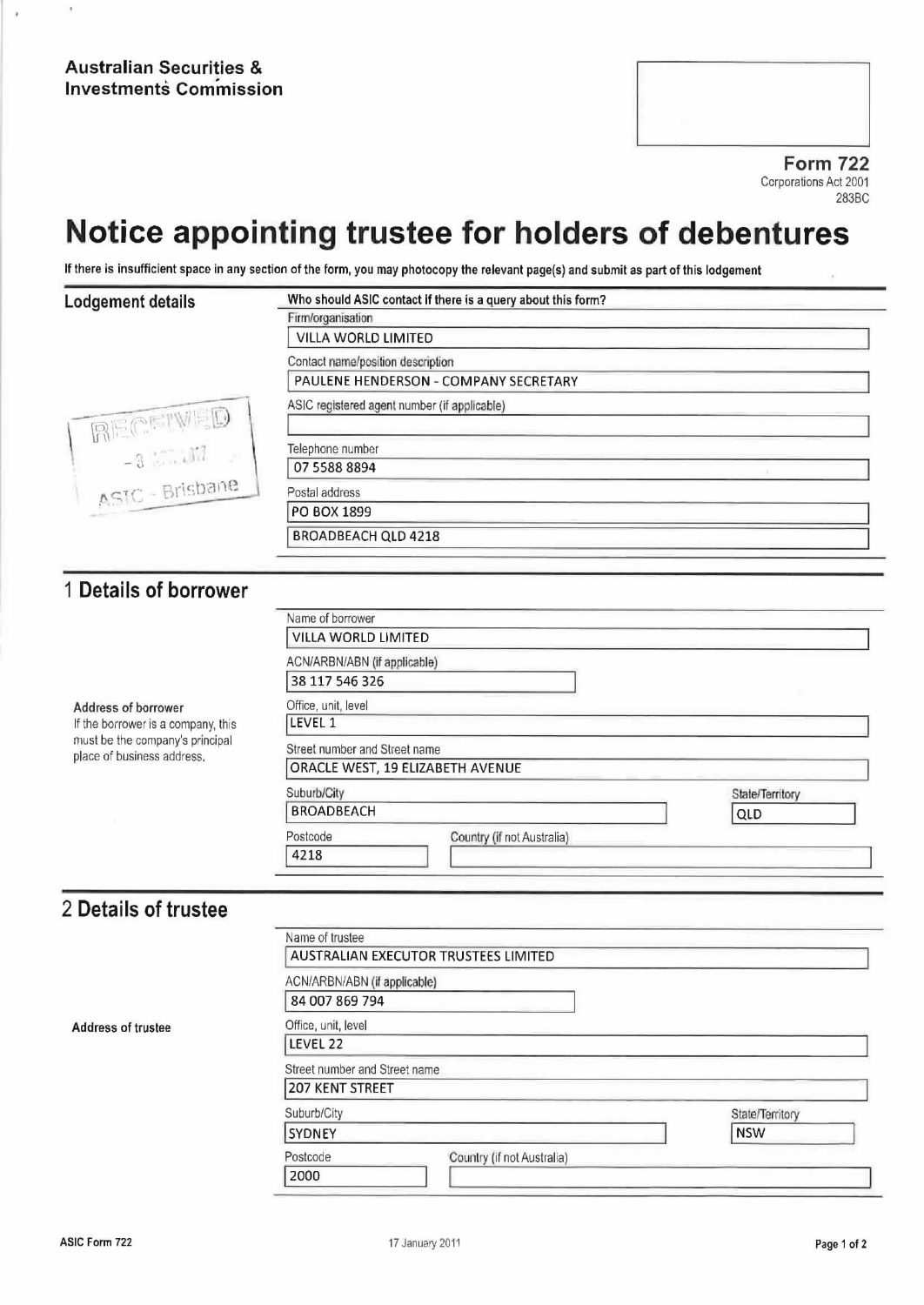# 2 Continued... Details of trustee

| Name of trust                                                                       | Name of trust<br>VILLA WORLD BONDS TRUST<br>Appointment date of the trustee<br>0<br>3<br>7<br>2<br>ſD<br>[M<br>I٢<br>M<br>D)<br>Y<br>Date of trust deed<br>3<br>0<br>7<br>2<br>1<br>[D<br>[M<br>M]<br>ſ٢<br>D<br>Y |                      |
|-------------------------------------------------------------------------------------|--------------------------------------------------------------------------------------------------------------------------------------------------------------------------------------------------------------------|----------------------|
| Signature<br>This form must be signed by a director<br>or secretary of the company. | Name<br>PAULENE HENDERSON<br>Capacity<br>$\overline{X}$ Secretary<br>Director<br>Signature<br>P.alrdwa<br>Date signed<br>3<br>2<br>7<br>9<br>0<br>[M<br>YI<br>ſD<br>M)<br>ſΥ<br>D                                  |                      |
| odgement                                                                            | Send completed and signed forms to:                                                                                                                                                                                | For more information |

#### Lodgement

 $\overline{\mathbf{v}}$ 

Australian Securities and signed forms to:<br>Australian Securities and Investments Commission,<br>GPO Box 9827 in your capital city.

#### For more information

Web www.asic.gov.au Need help? www.asic.gov.au/question Telephone 1300 300 630